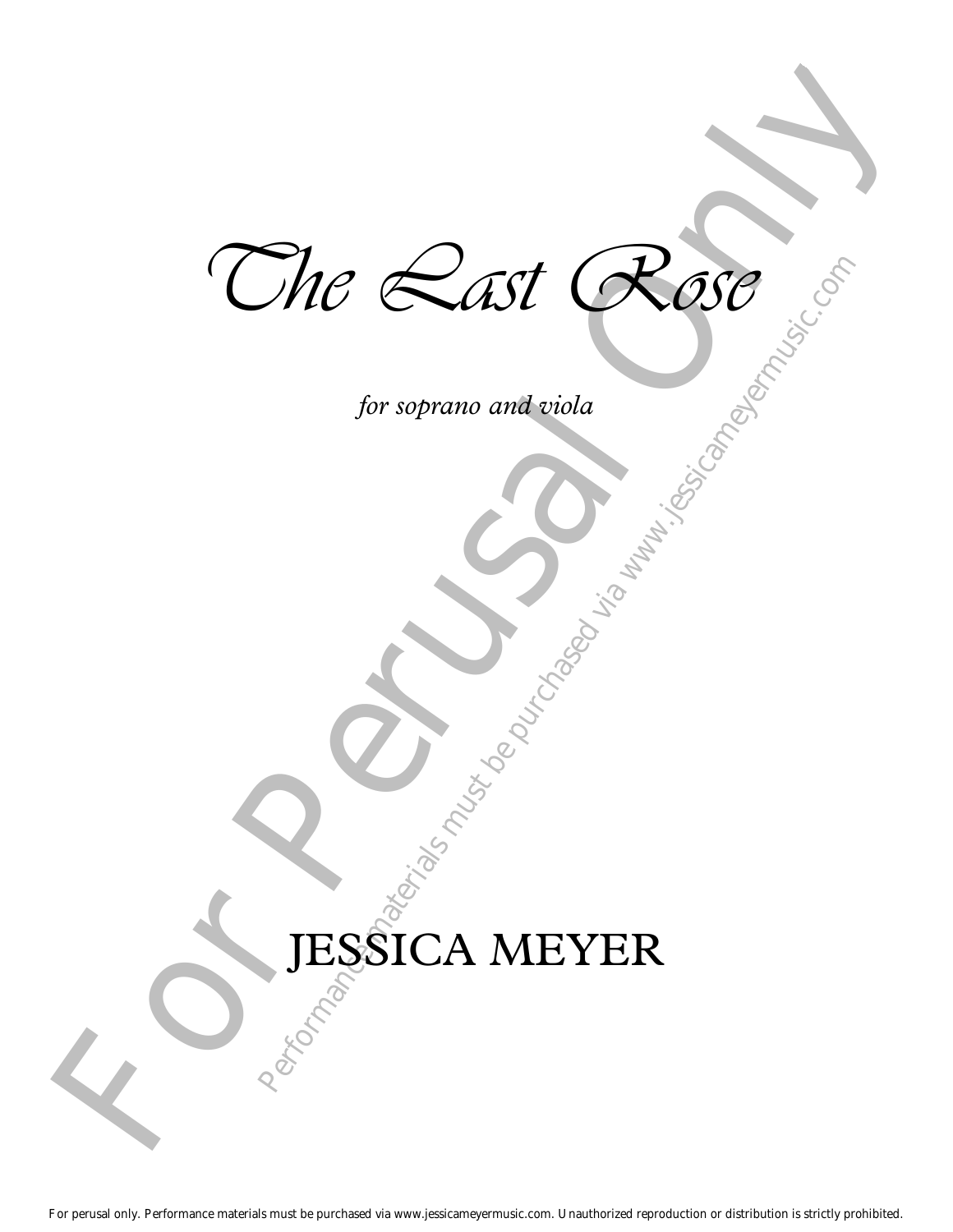The *Rast* Rose

*for soprano and viola*

**5'**

"The Last Rose" is a setting of Thomas Moore's poem "The Last Rose of Summer" that serves as a commentary on how certain uses of social media, the internet, and texting can make humans feel even lonelier than before this technology was invented.

Many thanks to amazing soprano/cellist Sarah Brailey for making this happen, and to the Lorelei Ensemble for programming it.

## **TEXT:**

**Partonials music materials materials materials materials incomparished via developeration of the incomparished via** 2<br>
The scaling and violation of the metric of the set of such that the scaling of the set of scaling of the set of scaling and the set of scaling and the set of scaling and the set of scaling and the set of scaling term i *'Tis the last rose of summer, Left blooming alone; All her lovely companions Are faded and gone; No flower of her kindred, No rosebud is nigh, To reflect back her blushes, Or give sigh for sigh. I'll not leave thee, thou lone one! To pine on the stem; Since the lovely are sleeping, Go, sleep thou with them. Thus kindly I scatter, Thy leaves o'er the bed, Where thy mates of the garden Lie scentless and dead. So soon may I follow, When friendships decay, And from Love's shining circle The gems drop away. When true hearts lie withered, And fond ones are flown, Oh! who would inhabit This bleak world alone?*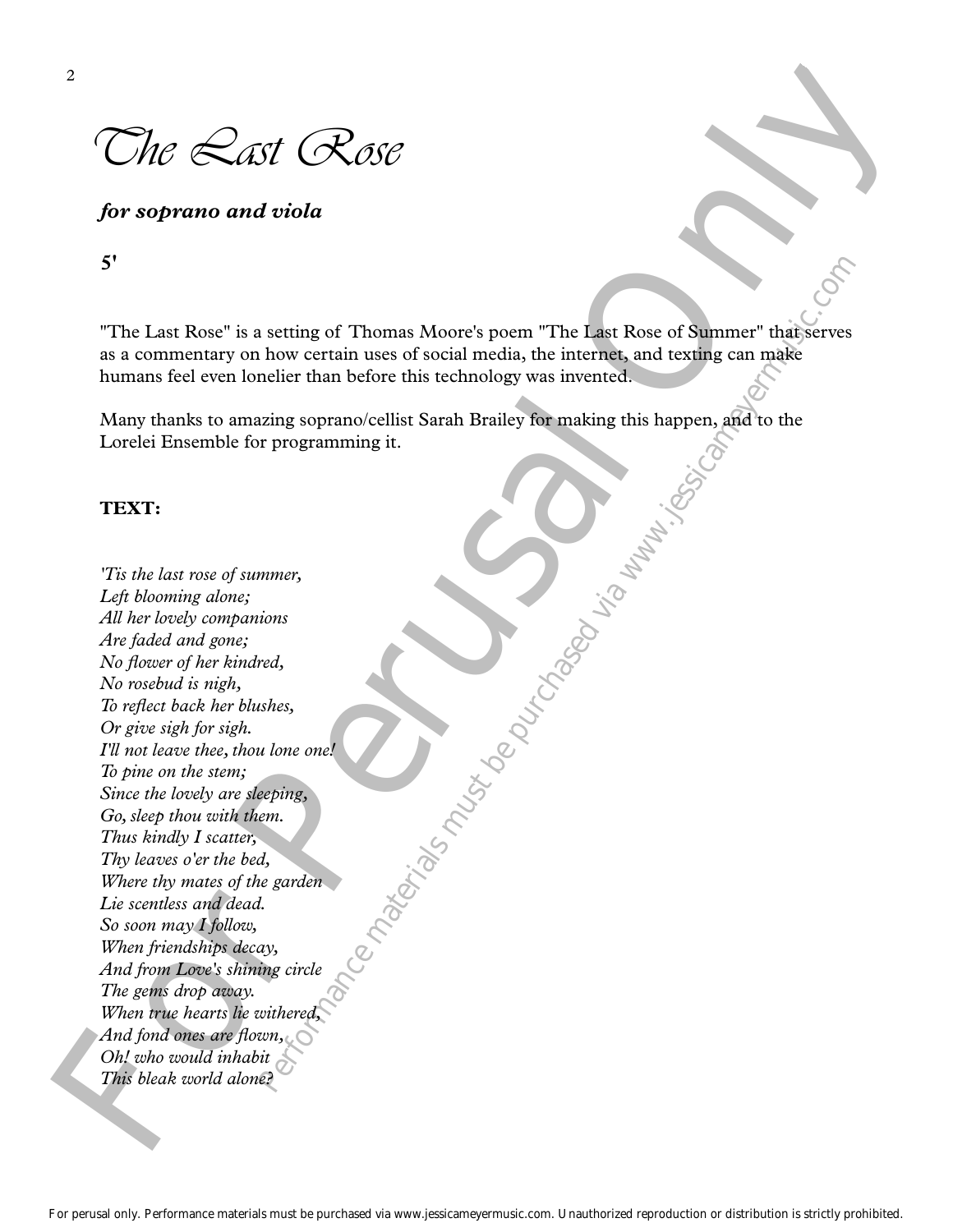The Last Rose

*originally for cellist/soprano Sarah Brailey*

JESSICA MEYER





For perusal only. Performance materials must be purchased via www.jessicameyermusic.com. Unauthorized reproduction or distribution is strictly prohibited.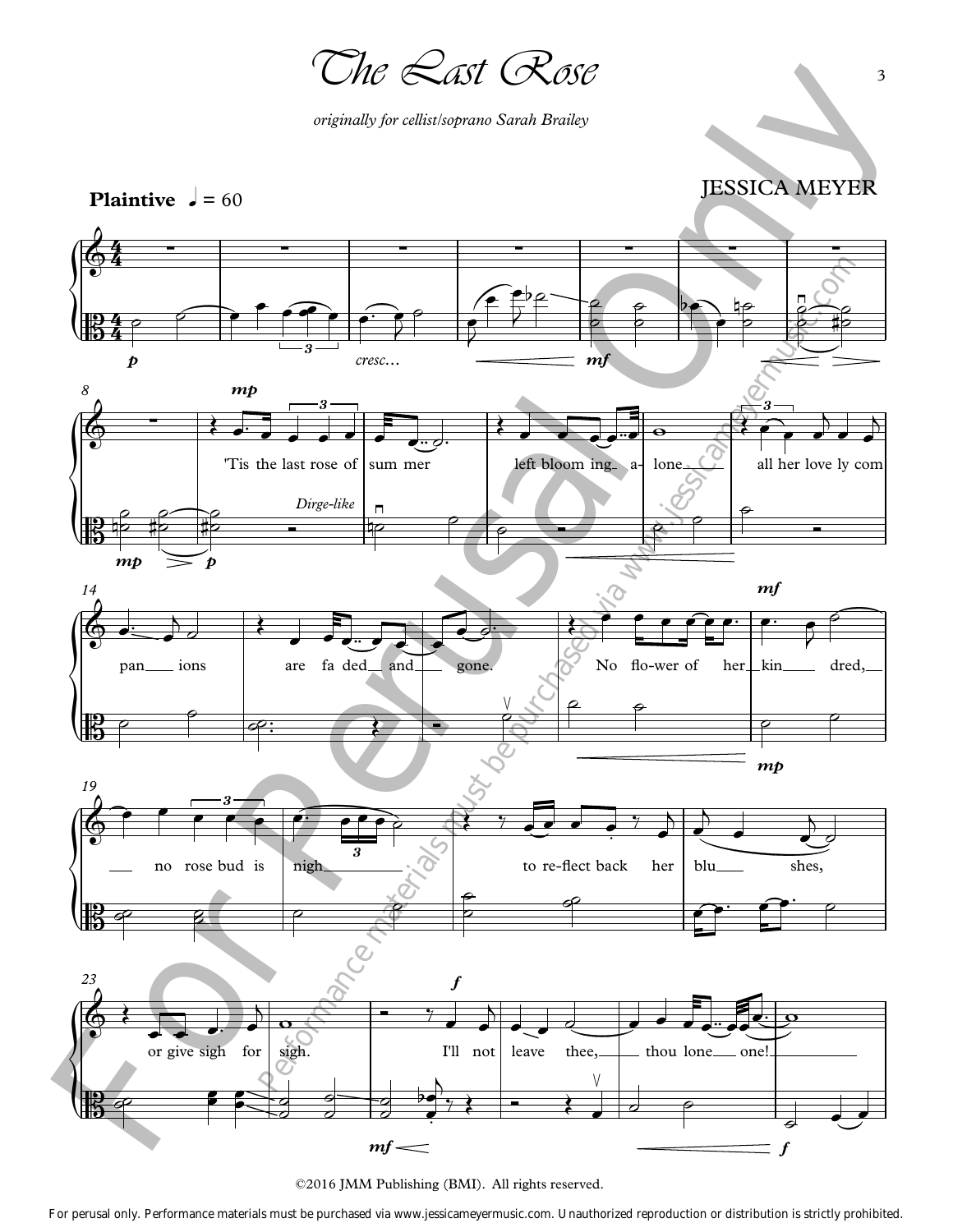

For perusal only. Performance materials must be purchased via www.jessicameyermusic.com. Unauthorized reproduction or distribution is strictly prohibited.